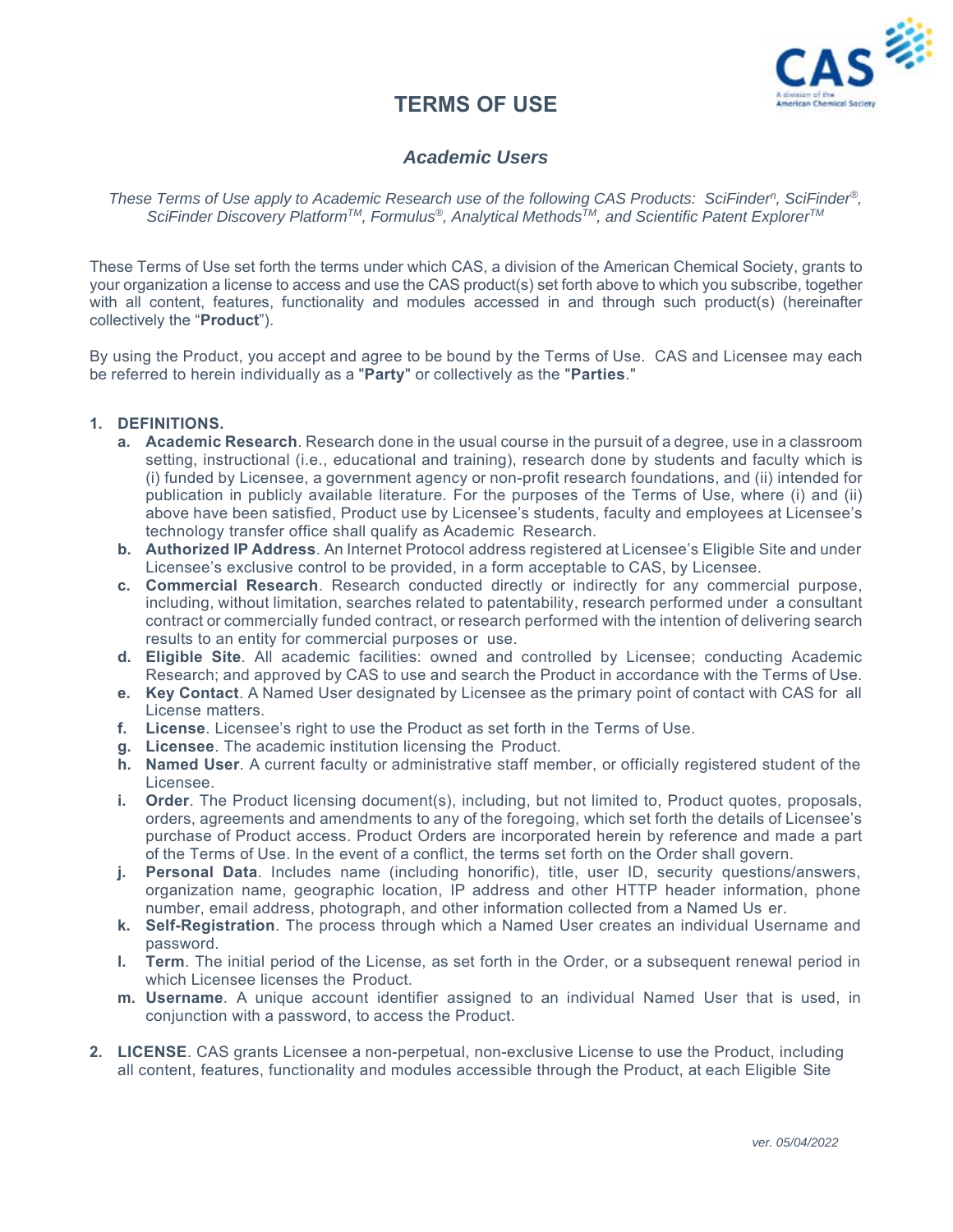subject to the Terms of Use. The Product may be used only by Named Users for Academic Research. Use of the Product for Commercial Research requires a separate commercial the Product License Agreement. Licensee's right to use the Product and all content contained therein is completely stated in the Terms of Use and Licensee has no other, or any additional, rights. If Licensee has purchased a separate perpetual license for ChemZent® content, then the ChemZent terms at https://www.cas.org/legal shall continue to apply to Licensee's ChemZent access and, in the event of a conflict, such ChemZent terms shall supersede these Terms of Use solely with respect to Licensee's ChemZent access.

- **3. TERM**. The initial Term of this License shall be as set forth in Licensee's initial Order. This License shall automatically renew for a term equal to the immediately preceding Term. Licensee must notify CAS at least thirty (30) days in advance of renewal if Licensee does not desire to continue using the Product following the end of a Term.
- **4. LICENSE FEES**. License Fees for Licensee's initial Term are set forth in Licensee's Order. CAS will provide Licensee with renewal License Fees in writing at least sixty (60) days prior to the end your initial term and each subsequent Term. CAS' intent is to provide Licensee with subsequent renewal fees consistent with the standard Product price increase provided to all Product customers. This assumes that Licensee's current usage and user population do not change significantly during the current Term. If this change does occur, CAS will work with Licensee in good faith to determine a mutually agreeable License Fee for any renewal Term. License Fees are based upon current Product feature functionality. Should CAS develop additional feature functionality or Product modules during a Term, CAS, in its sole discretion, will decide whether to provide Licensee with such additional functionality and may require the payment of additional fees.
- **5. PAYMENT.** Unless otherwise set forth on the invoice, all payments shall be made in US Dollars. Licensee agrees to pay all invoiced amounts in accordance with payment terms set forth on the invoice. License fees are non-refundable.

CAS reserves the right to disable Product access until receipt of full License Fee payment. If Licensee has requested and CAS has approved providing Licensee's invoice to a third party for payment, in the event such third party fails to submit payment to CAS, Licensee remains fully liable for the amount of the unpaid License Fees.

## **6. PRODUCT USE & USERNAMES.**

- **a. Individual Use of Usernames.** Each Named User may only have one Username and may only use the Username assigned to them. Named Users may NOT share Usernames, passwords or log-in credentials with each other or any third parties.
- **b. Authorized Use.** Named Users may:
	- 1. Use the Product solely in the ordinary course of Academic Research;
	- 2. Store search results in electronic form, provided that at any one time, no more than 5,000 records are stored by a Named User;
	- 3. Search only for themselves; and
	- 4. Share their search results in a reasonable, limited way with other Named Users working on the same or related research projects; provided, however, such sharing may not result in: an aggregation of the electronic records stored by individual Named Users, or the creation of any central source of electronic records.

Stored records must be deleted when they are no longer needed by the Named User for the relevant research project, or, if a student, after the completion of Named User's degree program, whichever occurs first.

Named Users shall not:

1. Create or compile, directly or indirectly a collection, compilation, database or directory, manually, via automated programing, or otherwise (e.g., a script written to extract and download any data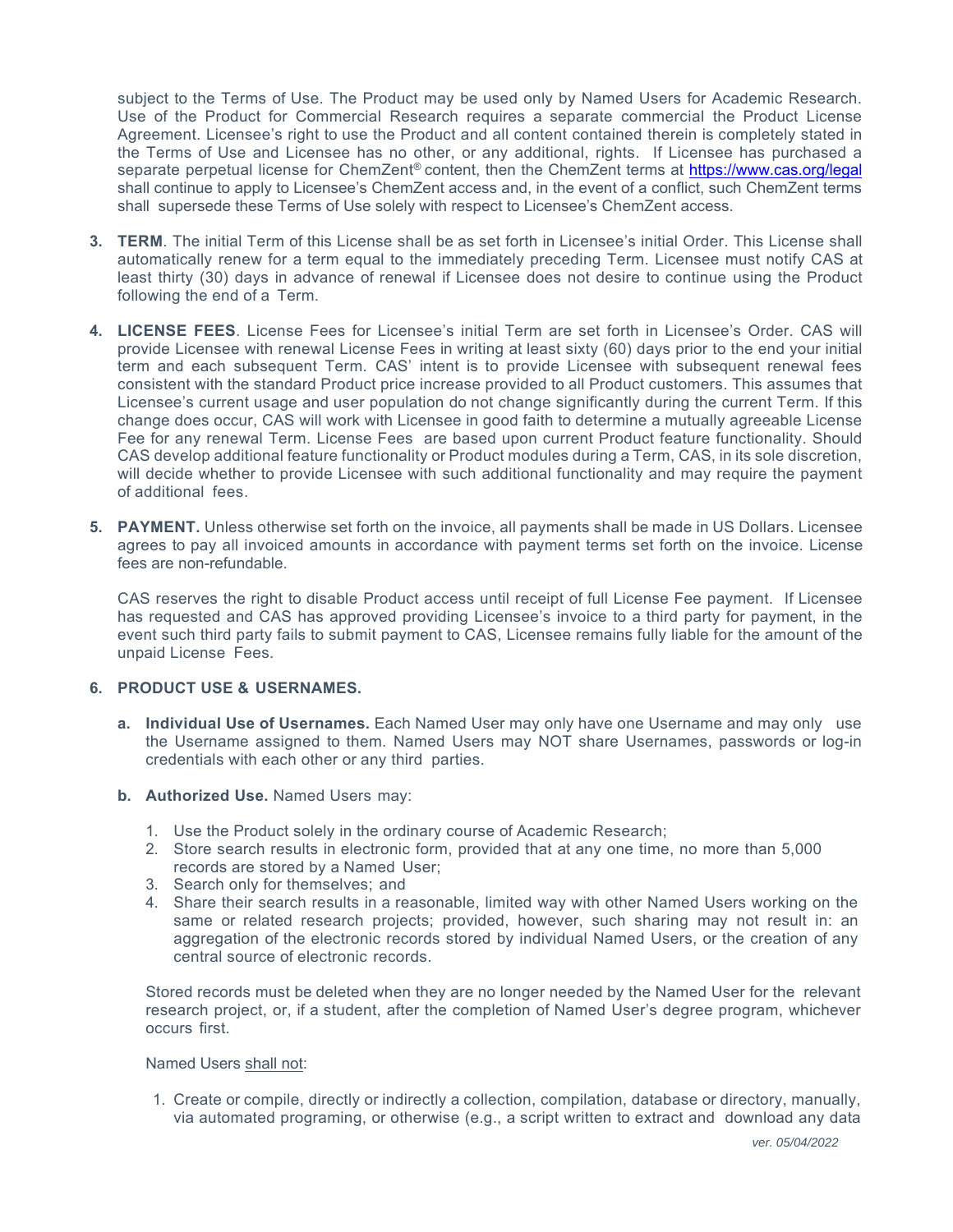within the Product in batches);

- 2. Use any script/macro to automate an otherwise manual process, including but not limited to, an attempt to login to the Product utilizing an automated process;
- 3. Redistribute to third parties, whether for commercial gain or otherwise, or in any other way commercially exploit the Product;
- 4. Use the Product in conjunction with federated search tools, or for any other purpose, including but not limited to distribution of the Product by assignment, sale, sublicense, loan or other means of transfer to any third party, or any commercial use, whether paid or unpaid;
- 5. Reverse assemble, decompile, reverse engineer, modify, enhance, adapt, create derivative works or otherwise attempt to derive source code (or the underlying ideas, algorithms, structure or organization) the Product.
- **c. Reasonableness of Use.** CAS will monitor the volume of searching and downloading activity of Licensee's Named User population on a routine basis, for the purposes of (i) benchmarking "average" use, noting any significant variance in patterns of usage of Licensee's Named User population or particular Named User(s), and (ii) ensuring compliance with the Terms of Use. CAS may ask the Key Contact and the Named User(s) involved to discuss with CAS any usage pattern(s) CAS questions and, if necessary, work with CAS to reach a solution if a problem is uncovered.

If CAS determines that use is excessive or violates the Terms of Use, CAS may (i) de-activate Username(s) at issue and bar the Named User(s) associated with such Username(s) from using the Product, or (ii) terminate the License in its entirety. CAS prefers to resolve these types of issues with Licensee without de-activating Usernames or terminating the License in its entirety and will use reasonable efforts to do so.

For the purpose of this section, "excessive" shall include (i) use, search activity, downloading and/or exporting that is materially greater than, or different from, typical use patterns of searching, downloading or exporting, and/or (ii) activity that is indicative of an otherwise manual process being automated.

# **7. PRODUCT ACCESS**.

- **a. IP Restrictions**. Licensee must report all Authorized IP Address information for each Eligible Site to CAS and may access the Product only through an Authorized IP Address. Licensee warrants:
	- 1. Each IP Address has been assigned exclusively to Licensee;
	- 2. Each Authorized IP Address is under the exclusive control of Licensee;
	- 3. the Product will only be used by Licensee's Named Users for use in accordance with the Terms of Use; and
	- 4. Licensee will promptly notify CAS of any changes to Licensee's IP Address(es).
- **b. Username Registration**. Each Named User must complete Self Registration prior to accessing the Product. Access to the Product after completing the registration process is permitted from any Authorized IP Address.
	- 1. **Standard Registration Process**. Subject to approval by CAS, Named Users with a Licensee issued email address (e.g., user@Licensee.edu) will be permitted to create their own Usernames by using a special registration URL generated by a Key Contact. The URL must be access controlled (i.e., requiring a username/password combination, an Authorized IP Address or some other similar method of protecting access), so that only Named Users have access. Under no circumstances can the registration URL be publicly accessible on the internet.
	- 2. **Registration When Licensee Email Accounts Are Not Issued.** If Licensee does not issue a Licensee email account to all Named Users (e.g., user@Licensee.edu), a Named User may complete registration for the Product with a working email account from any domain (e.g., user@gmail.com). The Named User must be physically on an Eligible Site to register. Remote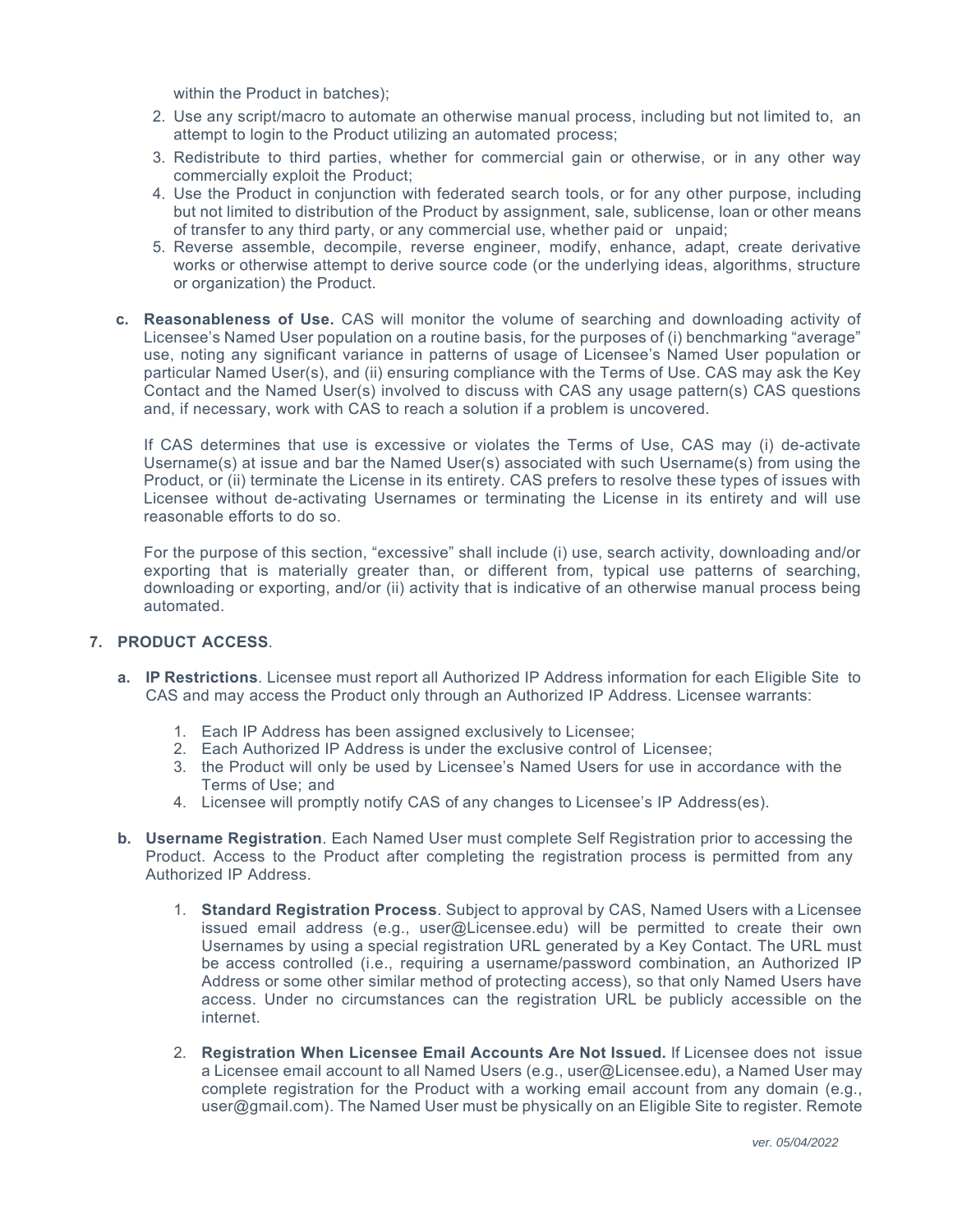registration for initial account set-up via VPN or proxy is not permitted under this circumstance. Alternatively, a Named User may register off-campus via a direct invitation sent from the Product administrator.

- **c. Compliance**. Licensee will use reasonable efforts to ensure that only Named Users have access to the Product and use the Product in accordance with the Terms of Use. Licensee acknowledges the ACS' copyright and ownership interests in the Product, that the Product is a principal product of CAS, and the importance to ACS and CAS of maintaining these rights in the Product. Licensee will exercise reasonable, good faith efforts to:
	- 1. Inform Named Users of the restrictions addressed in the Terms of Use with respect to the use of the Product as well as all optional add-on modules (the "Restrictions") and to enforce the Restrictions;
	- 2. Monitor usage of the Product for compliance with the Terms of Use and notify CAS immediately of any suspected violation by any user;
	- 3. Investigate with CAS any violation or suspected violation of any of the Restrictions, whether by a Named User(s) or unauthorized user; and
	- 4. Cooperate with CAS in the resolution of the matter.

Licensee agrees, at CAS' request, to review from time to time with CAS the efforts described above and to make such changes thereto as reasonably necessary. Licensee will be responsible for any failure on its part to act in compliance with the Terms of Use.

- **d. Customer Support**. Named Users may request CAS Customer Center support during regular service hours at no additional charge. If Licensee is located in Japan, Licensee may also contact CAS' local agent in Japan for customer support.
- **e. Product Pilots.** If Licensee is accessing and using the Product as part of a Product Pilot, CAS grants Licensee a non-perpetual, non-exclusive License to use the Product, for the limited duration of the agreed pilot period and subject to these Terms of Use. During the pilot, the Product may be used only by Named Users for private, internal purposes related to Licensee's business. A Named User may not utilize the Product's export functionality during the pilot. Export permissions are only granted to Licensees purchasing a Product subscription license. Unless Licensee purchases a Product subscription license prior to the conclusion of the pilot, Named Users must destroy all content accessed in, and through, the Product. Licensee's right to use the Product during the pilot is completely stated in the Terms of Use, and Licensee has no other or any additional rights. In the event of conflict between the Terms of Use and this provision, this provision shall govern.
- **8. KEY CONTACT**. Licensee will designate at least one Named User to be a Key Contact. Licensee will provide CAS with updated contact information immediately if a Key Contact is added or changed.

The Key Contact will serve as CAS' first point of contact for any Named User questions or usage issues. In the event that CAS contacts the Key Contact regarding actual or potential unauthorized use of the Product by a Named User or unauthorized user under the Terms of Use, the Key Contact and Licensee will use their best efforts to assist CAS in investigating and resolving such issues.

## **9. GENERAL PROVISIONS**.

- **a. Ownership**. The copyright and title to all property interests in or to the Product including search queries generated by a Named User and scientific information accessed using it, are in, and will remain with the ACS as owner. The Terms of Use do not grant Licensee any right of ownership.
- **b. Confidentiality**. Licensee and CAS both agree to keep all terms set forth each Order confidential as if it were each Party's own confidential information.
- **c. Limitation of Liability**. Provided Licensee is in compliance with the requirements of the Terms of Use, and except in instances of intentional acts or gross negligence of Licensee, or other situations in which Licensee was or should have been reasonably aware of unauthorized use of the Product or a violation of the Terms of Use, Licensee will not be liable to CAS for the actions of a Named User or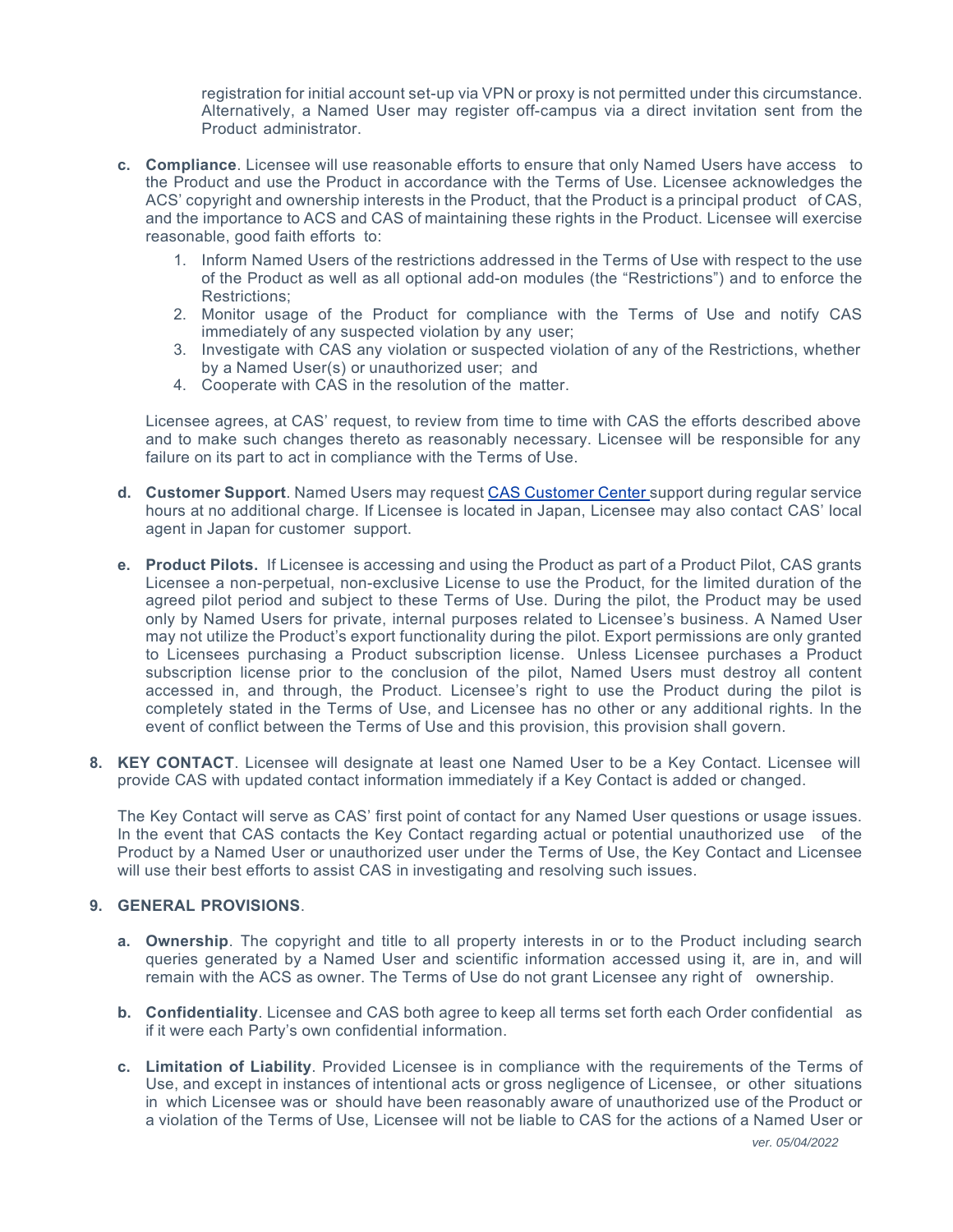unauthorized user who violates the terms of this License without the knowledge or consent of Licensee.

**d. Warranty and Liability Disclaimers**. CAS warrants that the Product is free from significant defects in material and workmanship under normal use. CAS further warrants that the Product and any update thereto will perform substantially in accordance with the corresponding published specifications. CAS DOES NOT MAKE ANY ADDITIONAL WARRANTIES, EXPRESS OR IMPLIED, INCLUDING ANY IMPLIED WARRANTIES OF MERCHANTABILITY AND FITNESS FOR A PARTICULAR PURPOSE. WITH RESPECT TO THE PRODUCT AND ALL INFORMATION SUPPLIED TO LICENSEE PURSUANT TO THE TERMS OF USE, CAS DOES NOT WARRANT ACCURACY OR COMPLETENESS, IS NOT RESPONSIBLE FOR ERRORS AND OMISSIONS IN SEARCH RESULTS, DOES NOT REPRESENT THAT THE USE OF INFORMATION PRODUCTS OR SERVICES PROVIDED PURSUANT TO THE TERMS OF USE WILL NOT INFRINGE THE INTELLECTUAL PROPERTY RIGHTS OF A THIRD-PARTY, AND IS NOT LIABLE FOR DAMAGES OF ANY KIND (INCLUDING WITHOUT LIMITATION LOSS OF PROFITS) ARISING OUT OF ANY SERVICES RENDERED OR PRODUCTS PROVIDED, OR ANY FAILURE TO RENDER SERVICES OR PROVIDE PRODUCTS PURSUANT TO THE TERMS OF USE, OR IN ANY WAY ARISING FROM THE TERMS OF USE.

As part of Licensee's Product experience, CAS may provide access to third party tools, software and services, including but not limited application program interfaces ("Third Party Services"). CAS DISCLAIMS ANY AND ALL LIABILITY, INCLUDING ANY EXPRESS OR IMPLIED WARRANTIES, WHETHER ORAL OR WRITTEN, FOR SUCH THIRD-PARTY SERVICES. LICENSEE ACKNOWLEDGES THAT NO REPRESENTATION HAS BEEN MADE BY CAS AS TO THE FITNESS OF THE THIRD-PARTY SERVICES FOR THE LICENSEE'S INTENDED PURPOSE.

- **e. Privacy**. Each Party acknowledges and agrees that both Parties may be required to comply with certain data protection, privacy, and/or information security laws, rules, regulations, or guidelines enforced in the jurisdictions in which Licensee and/or Named Users utilize the Product related to the collection and processing of Personal Data, including, without limitation, the European Union General Data Protection Regulation (the "Privacy Laws"). Licensee agrees that CAS may collect, use, and otherwise process Personal Data in accordance with the CAS Privacy Policy, available at https://www.cas.org/legal/privacy and incorporated herein by reference. Each Party agrees to employ appropriate administrative, physical and technical safeguards designed to protect the Personal Data submitted to CAS or otherwise processed through the Product. Each Party shall promptly notify the other Party in the event of an unauthorized use, disclosure, collection, or access of Personal Data (an "Incident"). Licensee acknowledges and agrees that any such notification to impacted Named Users or other data subjects related to an Incident may be performed through electronic communication directed to the email address associated with Named Users or other data subjects, if known.
- **f. Information Use Policy**. The CAS Information Use Policy is incorporated herein by reference. This Policy may be changed at the discretion of CAS. In the event of any material change, CAS will notify Licensee.
- **g. General Terms**. Should any part of the Terms of Use be unenforceable, all other provisions will not be affected. If either Party does not exercise any right provided for in the Terms of Use, this does not mean that such Party waives the right to exercise it in the future. Neither CAS nor Licensee may assign or sublicense, without the other's prior written consent, any rights, duties, or obligations under the Terms of Use to any person or entity, in whole or in part. The Terms & Conditions shall be governed by the laws of and interpreted by the courts of the District of Columbia of the United States of America.

Licensee is responsible for all risks and costs associated with use of the Product, including any and all applicable taxes and duties, such as local, use, value-added, or sales tax, and custom duties. Licensee shall comply with all applicable U.S. export control and sanctions laws and regulations. Licensee agrees to absolve CAS of any liability for breach of contract in the event that Licensee or any of its parent or subsidiary companies were to become subject to U.S. sanctions/export restrictions and such sanctions/restrictions prevented performance by CAS.

*ver. 05/04/2022* The Terms of Use may be changed at the discretion of CAS. In the event of any material change, CAS